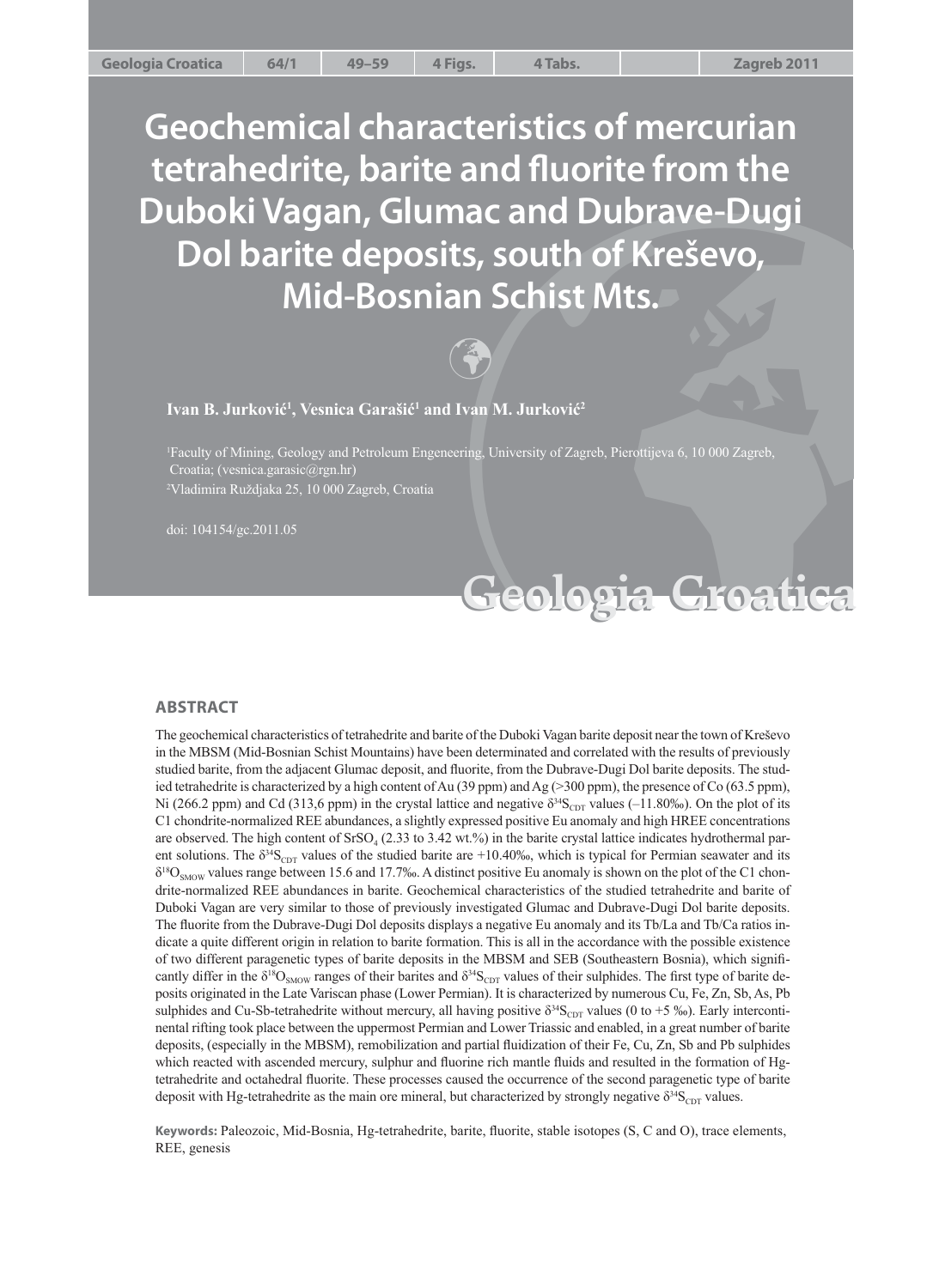# **1. INTRODUCTION**

In the Mid-Bosnian Schist Mountains (MBSM) and Southeastern Bosnia (SEB) two completely different paragenetic types of barite deposits occur. Small amounts (<10%) of diverse sulphides (pyrite, chalcopyrite, sphalerite, galena, arsenopyrite and tetrahedrite without mercur) occur with barite in the first type. The second type of barite deposit is almost monosulphidic containing only Hg-tetrahedrite. There is a remarkable geochemical difference between the sulphides of these two types of barite deposits. All sulphides of the first type are characterized by positive  $\delta^{34}S_{CDT}$  values (0 to +5‰), whereas the Hg-tetrahedrite of the second type contains negative  $\delta^{34}S_{CDT}$  values (–4.95 to –15.40‰). Additionally, JURKOVIĆ et al. (2010), found that the  $\delta^{18}O_{SMOW}$ values in barite of the first polysulphide type are significantly lower (+14.2‰ to +15.6‰) than the  $\delta^{18}O_{SMOW}$  values in barite from the second monosulphidic Hg-tetrahedrite type (+15.8‰ to +22.4‰). Such differences can be explained by lower temperature and lower salinity of mineralisation in the first type of barite deposits JURKOVI $\acute{C}$  et al. (2010). These authors state that the first polysulphide paragenetic type of barite deposits originated in Late Variscan phase (Lower Permian). The second one originated in Post Variscan/Early Eoalpine phase due to the exposure of the first barite deposit type to the impact of early intercontinental rifting (JURKO-VIĆ et al., 2010).

The aim of this work is to investigate the geochemical characteristics of the tetrahedrite and barite of the Duboki Vagan barite deposit near Kreševo in the MBSM, correlate them with the results of previously studied barite from the adjacent Glumac deposit and fluorite from the Dubrave-Dugi Dol barite deposits. In addition a broad comparison of these results with geochemical characteristics of the other barite deposits in the MBSM and SEB will be made.

# **2. GEOLOGY AND PARAGENESIS OF THE BARITE DEPOSITS**

#### **2.1. Geology**

The Duboki Vagan, Glumac and Dubrave-Dugi Dol barite deposits occur in the area which surrounds the town of Kreše vo and belongs to the Mid-Bosnian Schist Mountains (MBSM). According to JOVANOVIĆ et al. (1977, 1978), rocks of Palaeozoic and Triassic age have been recognized in this area. The lowermost part of the Palaeozoic sequences includes chlorite and muscovite schists, phyllites and argillaceous schists, quartzites and lidites. The overlying dolomites, dolomitic limestones and marbles are found to be Devonian in age (SOFILJ et al., 1980). Magmatic rocks occur as porphyrites forming sills within chlorite and muscovite schists, and as quartz porphyry and keratophyre extrusions being situated on the verge of the Devonian carbonate complex (JURKOVIĆ, 1987). The youngest Palaeozoic sediments consist of conglomerates, sandstones, phyllites with Permian flora and brecciated limestones (JURKOVIĆ, 1987). The Lower Triassic is represented by sandstones, clay-like schists, marls and rare limestones, while the Middle Triassic is composed of dolomites and limestones. The lower Ladinian horizons consist of sandstones, hornstones, marls, claylike schists and rare limestones, whereas limestones dominate in upper Ladinian horizons (JURKOVIĆ, 1987). The geological relationships between the Lower Palaeozoic metamorphic complex and the overlying (<300 m thick) carbonate complex are not clear. The occurrence of barite deposits is exclusively related to the Upper Silurian – Devonian metaclastites and dolomites (Fig. 1).

#### **2.2. Duboki Vagan**

The northern border of the Duboki Vagan ore deposit runs 1 km south of the town of Kreševo and its southern limit is 4 km south of Kreševo (Fig. 1). The Duboki Vagan lies at absolute altitudes of +800 to +1000 m. Barite is the main ore mineral (50−75% of the ore mass), while pyrite and Hg-tetrahedrite (2–3%) are subordinate ore minerals. Quartz is the main gangue mineral (25–33% of the ore mass), followed by subordinate siderite (which is strongly oxidized into goethite). Octahedral fluorite is an accessory mineral. The deposit is hosted by the Devonian dolomite, intruded by a large mass of metarhyolite  $(1-2 \text{ km}^2)$  which crystallized from an S-type granitoid magma (JURKOVIĆ et al., 2010).

The Duboki Vagan deposit lies in a large, 20 m deep karstified depression. The bottom of the depression is filled with rubble and blocks of siliceous barite which represented gangue from an earlier time. Part of this material comes from mining operations, but part is the residue left by the weathering and leaching out of the ore-bearing Devonian dolomite. The ancient miners removed only cinnabar, which was necessary for the amalgamation of gold from Hg-tetrahedrite, and limonite used in the production of iron.

In recent times the old dumps and elluvial deposits have been worked over and barite recovered. This clearing up has afforded a better view of the morphology of the Duboki Vagan barite deposit. The ore bodies are irregular seams running NW–SE, 1–1.5 m thick, dipping towards the NE, but there are also satellite barite veins. Recently, MIKO performed a quantitative chemical analysis of one Hg-tetrahedrite sample from the Duboki Vagan deposit (JURKOVIĆ & MIKO, 1997) which determined the weight % composition of: 37.53 Cu; 1.09 Fe; 4.69 Zn; **0.129 Ag; 2.45 Hg;**  1.41 As; 24.25 Sb; 0.20 Bi; 25.03 Ws; 154.50 ppm Au ( $\Sigma$  = 97.70 wt.%).

#### **2.3. Dubrave-Dugi Dol**

Dubrave-Dugi Dol barite deposits are located  $\sim$  1 km southeast of Međuvršje summit (+1195 m) and 3 km southeast of Kreševo. According to JURKOVIĆ & MIKO (1997), the ore is hosted in dolomite of Devonian age and occurs as irregular nests, lense-shaped veins, networks of veinlets or as breccias in tectonically dislocated dolomites. These authors also noted significant allochtonous residual barite deposits on a karstified dolomite relief. A detailed description of the mineral paragenesis was given by JURKOVIĆ (1987). He pointed out that the main mineral is barite, Hg-tetrahedrite is the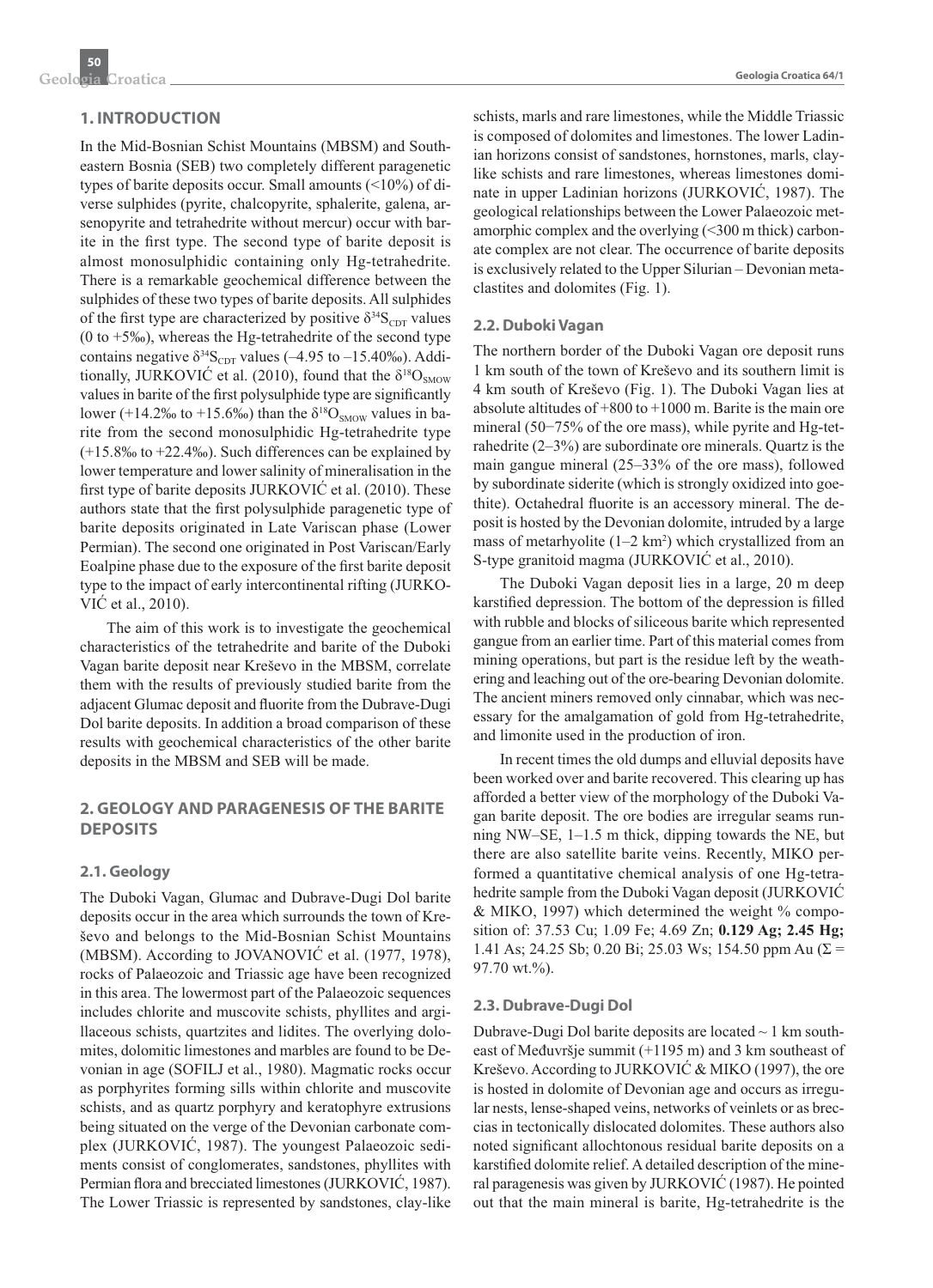most frequent sulphide at  $1-5$  wt.%, whereas pyrite, chalcopyrite I and II, and two unidentified copper sulphosalts, colloform pyrite and goethite are accessories. Hg-tetrahedrite replaces barite grains along margins and fine fissures (JURKOVIĆ, 1987). Quartz I and II occur as gangue minerals, as does transparent fluorite, being violet or colourless, and scarce leaves of sericite and rutile (JURKOVIĆ, 1987). Quantitative chemical analyses of the Hg-tetrahedrite sample from the Dubrave-Dugi Dol ore deposits, performed by MIKO (JURKOVIĆ & MIKO, 1997), is expressed (wt%) as: 40.62 Cu; 2.63 Fe; 3.81 Zn; **0.29 Ag; 0.33 Hg**; 1.98 As; 25.44 Sb; 0.06 Bi; 24.78 S; 8.30 ppm Au ( $\Sigma$  = 99.94 wt.%).

#### **2.4. Glumac**

The Glumac barite deposits are situated at elevations of 800 to 920 metres above sea level on the northern side of Međuvršje mountain and ~1 km south of Kreševo. Ore bodies occur in different forms (nests, veins, irregular bodies, ore breccias), and are usually very irregular (JURKOVIĆ, 1987). The main mineral is barite, whereas calcite, ankerite, fluorite, neodolomite, Hg-tetrahedrite, pyrite and quartz are subordinate (JURKOVIĆ, 1987). Chemical analysis of the Hgtetrahedrite sample from Glumac–Vidici location, which is a part of Glumac barite occurrences, indicated the following composition (wt%): 40.26 Cu; 4.15 Fe; 1.22 Zn; **0.20 Ag; 1.83 Hg**; 2.73 As; 24.89 Sb; trace Bi; 24.22 S; 0.20 LOI; 13.40 ppm Au,  $\Sigma$  = 99.70 wt.% (JURKOVIC, 1987).

# **3. RESEARCH HISTORY**

The first data on ore deposits and mining works in the area of Duboki Vagan come from WOLF (1847). These deposits were later investigated by CONRAD (1870), HERBICH (1880, 1880a), VOGT (1880), WALTER (1887), KATZER (1907), JURKOVIĆ et al. (1951), JURKOVIĆ (1956, 1958), JEREMIĆ (1963), MIKOLJI (1969), JOVANOVIĆ et al. (1977), JURKOVIĆ (1987, 1988), JURKOVIĆ et al. (1997) and JURKOVIĆ & MIKO (1997).

JURKOVIĆ (1956, 1988) produced the first detailed ore paragenesis from the Duboki Vagan deposit and identified the genetic position of this type of ore deposit in the MBSM. He established hypogenic and hypergenic parageneses. The hypogenic paragenesis includes barite, quartz I, siderite, pyrite, ankerite, Hg-tetrahedrite, sericite, kaolinite (?), fluorite and quartz II. The hypergenic paragenesis consists of goethite, lepidocrocite, "basic sulphates", cinnabar, malachite, azurite, elemental gold, manganomelane, pyrolusite and chalcedony.

Examination of the waste heaps and elluvial material has revealed that barite is the main mineral, with significant quantities of quartz, lesser amounts of pyrite, significantly less Hg-tetrahedrite (exploited by Roman and medieval miners), and a considerable quantity of Au-Ag-bearing limonite.

KATZER (1907) determined the approximate relationship of the main minerals: 40.2% barite, 32.6% quartz, 2.4% tetrahedrite, 0.8% Cu and 24.8% soluble matter what is equal 100.8% in total.



Figure 1: Geological map of the Duboki Vagan, Glumac and Dubrave-Dugi Dol barite deposits, south of Kreševo, Bosnia (modified from JURKOVIĆ, 1987).

JURKOVIĆ et al. (1997) presented the first geochemical data of barite and tetrahedrite from the Duboki Vagan barite deposit (see Tables 1 and 3).

# **4. ANALYTICAL METHODS**

The quantitative chemical analysis of Hg-tetrahedrite (D-VAGT sample) was performed by Acme Analytical Laboratories, Vancouver Ltd., Canada (Table 1). The trace element content of Hg-tetrahedrite (D-VAGT sample) and barites (VAG and DUV samples) was analysed by inductively coupled plasma (ICP) mass spectrometry in the same laboratory (Tables 2 and 3).

The isotope composition of sulphur in the Hg-tetrahedrite (D-VAGT), oxygen in barite (VAG) and sulphur and oxygen in barite (DUV) were determined in the Stable Isotope Laboratory of the University of Laussane, Swiss, using a Finnigan Mat Facility (Table 4).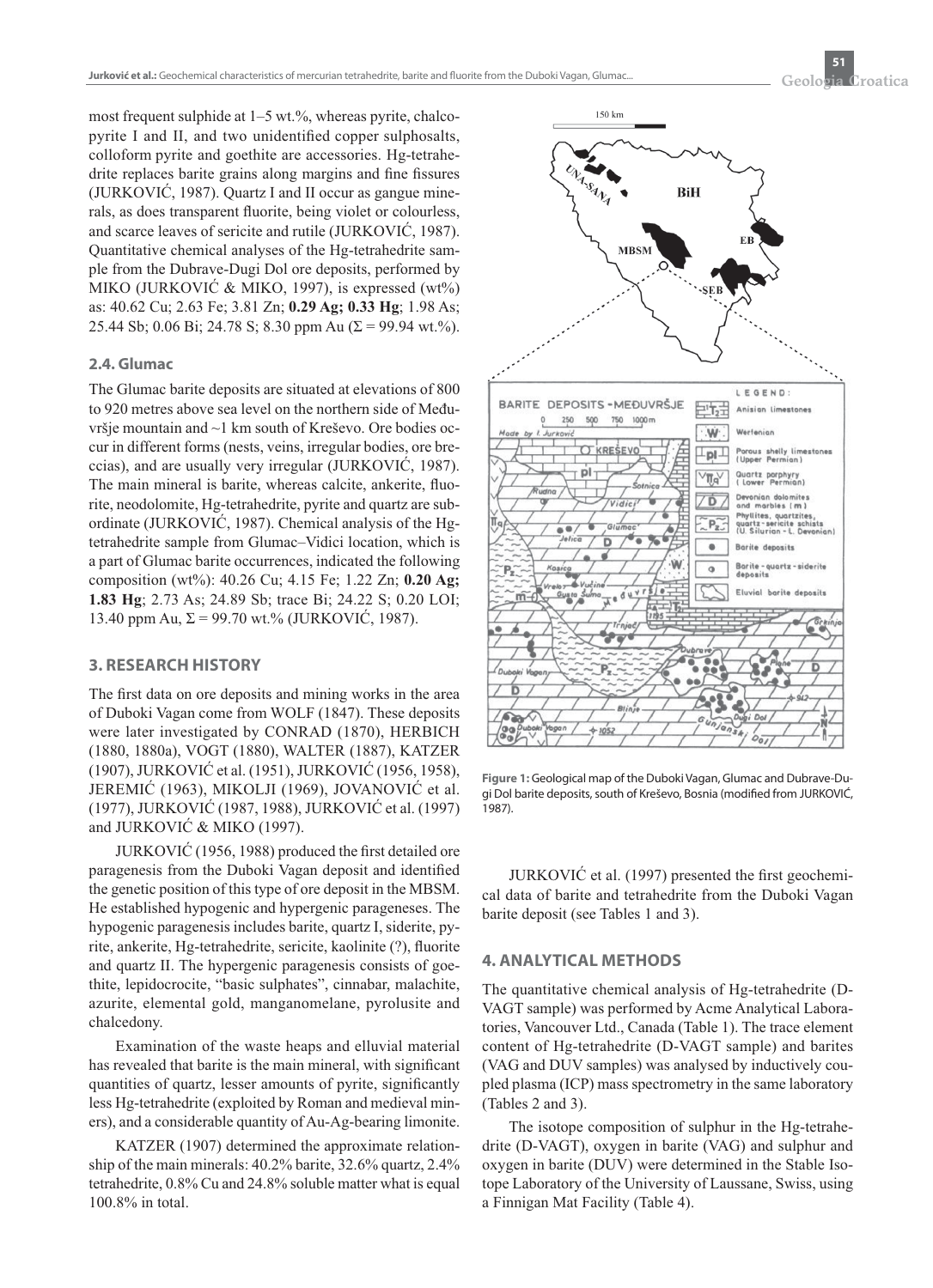The chemical composition of Hg-tetrahedrite from the Duboki Vagan barite deposit was determined by Slobodan MIKO (in JURKOVIĆ & MIKO, 1997) by atomic absorption spectrometry (AAS) and by ICF-AES after Br-HCl digestion (Table 1).

Two clear fluorite crystals from the Dubrave-Dugi Dol barite deposits were analysed 15 years ago by INAA (Instrumental Neutron Activation Analysis) in the Institute for Petrology and Geochemistry, Karlsruhe University, Germany (PALINKAŠ & JURKOVIĆ, 1994).

# **5. RESULTS**

### **5.1. Hg-tetrahedrite**

The analysed Hg-tetrahedrite (sample D-VAGT) from Duboki Vagan was very fine-grained, densely dispersed in the

**Table 1:** Quantitative chemical analyses of fresh and weathered Hg-tetrahedrites (D-VAGT) from the Duboki Vagan barite deposit expressed in wt. %. Abbreviations: n.a. – not analysed; REE – rare earth elements; Tr. El – other trace elements; m.a. – mechanical admixtures. Column 2 – anaysis of the Hg-tetrahedrite in the sample D-VAGT. Column 3 – recalculated analysis from the column 2 (elimination of the mechanical admixture).

|              |                                 | D-VAGT       | D-VAGT                   |         |
|--------------|---------------------------------|--------------|--------------------------|---------|
|              | tetrahedrite                    | tetrahedrite | Mechanical<br>admixtures |         |
|              |                                 |              | in tetrahedrite          |         |
|              | <b>JURKOVIĆ</b><br>et al., 1997 | this work    | this work                |         |
|              | $wt.$ %                         | $wt.$ %      |                          | $wt.$ % |
| Cu           | 37.93                           | 36.860       | CaCO <sub>3</sub>        | 1.3734  |
| Fe           | 1.09                            | 0.520        | BaSO <sub>4</sub>        | 1.2970  |
| Zn           | 4.69                            | 4.130        | SrSO <sub>A</sub>        | 0.0470  |
| Cd           | n.a.                            | 0.031        | Pb                       | 0.0200  |
| Aq           | 0.13                            | >0.030       |                          |         |
| Hg           | 2.45                            | 3.795        | <b>Total</b>             | 2.7374  |
| <b>Ni</b>    | n.a.                            | 0.027        |                          |         |
| Co           | n.a.                            | 0.006        |                          |         |
| W            | n.a.                            | < 0.005      |                          |         |
| Sn           | n.a.                            | ppm < 1.0    |                          |         |
| Sb           | 24.75                           | 15.760       |                          |         |
| As           | 1.41                            | 1.510        |                          |         |
| Bi           | 0.20                            | 0.147        |                          |         |
| Tot/S        | 25.05                           | 16.80        |                          |         |
| Se           | n.a.                            | ppm < 0.5    |                          |         |
| Au           | ppm 0.0154                      | ppm 0.0039   |                          |         |
| Tot/C        | n.a.                            | 0.61         |                          |         |
| PO43-        | n.a.                            | 0.0399       |                          |         |
| <b>REE</b>   | n.a.                            | 0.0015       |                          |         |
| Tr. El.      | n.a.                            | 0.0010       |                          |         |
| m.a.         | n.a.                            | 2.7374       |                          |         |
| <b>Total</b> | 98.3104                         | 100.2159     |                          |         |

gangue consisting of barite, quartz and calcite. Tetrahedrite grains were carefully handpicked under a binocular microscope. The chemical analysis revealed that it is a mercurybearing Cu-Sb-Zn tetrahedrite, strongly weathered, containing  $\sim$  2.73 wt.% of mechanically admixed barite, (which has 3.425 wt.%  $SrSO<sub>4</sub>$  built into its crystal lattice), calcite and galena (Table 1). Co (63.5 ppm), Ni (266.2 ppm) and Cd (313.6 ppm) were detected in the crystal lattice of the tetrahedrite for the first time in the MBSM (Table 1). These elements, together with Bi, W, Sn and Se, are constituent elements in the tetrahedrite crystal lattice (DUDA et al., 1987). Their concentrations so far in analysed barite samples, (7 from the MBSM and 6 from the SEB), were mostly below minimal detection limits (MDL) and only rarely around MDL. This suggests that the presence of admixed barite in the analysed sample could only inconsiderably influence the abundance and distribution of trace elements in the Hg-tetrahedrite.

Very high values of Au (39 ppm) and Ag (>300 ppm) were found in this tetrahedrite (Table 1).

Standard trace element analysis including 22 elements shows the presence of only 10 elements (Rb, Ta, U, Zr, Y, Mo, Pb, Bi, Sr and Ba) in tetrahedrite, while 12 of them (Be, Sc, Cs, Ga, Hf, Nb, Sn, Th, V, W, Tl and Se) were below MDL (Table 2).

The total sum of the rare earth elements (REE) in the studied tetrahedrite is only 15.03 ppm although all 14 REE were analysed (Table 3). La shows by far the highest concentration (10.6 ppm) and the ratios of  $\text{La}_{\text{N}}/\text{Yb}_{\text{N}}$  (27.11) and ΣLREE / ΣHREE (5.530) indicate enrichment of the total LREE against the total HREE. But, excluding La, the LREE<sub>N</sub> are depleted with regard to the  $HREE<sub>N</sub>$  as clearly shown in the plot of REE normalized to CI chondrite values (SUN & McDONOUGH, 1989) presented in Fig. 2. The REE pattern is characterized by a pronounced positive Eu anomaly (Eu/  $Eu^* = 2.48$ ) and expressed as a negative Ce anomaly (Ce/  $Ce^* = 0.220$ .

The  $\delta^{34}S_{CDT}$  value of the investigated tetrahedrite sample is strongly negative: –11.8‰. (Table 4).

#### **5.2. Barite**

Table 2 presents the values of 30 analysed trace elements of both barite samples (VAG and DUV) taken from the Duboki Vagan barite deposit.

The group of elements between Be and Y consist of 17 elements but only Ni, Hf, Ta, W and Y were detected in both barite samples. Additionally, Ga, U and Zr were also found in the VAG sample. The values of 8 other trace elements of this group (Be, Co, Sc, Cs, Nb, Sn, Th and V) were below the MDL. The total content of the Be-Y trace element group is very low in both barite samples (<24.8 ppm in the VAG sample and <16.2 ppm in the DUV sample).

In the second group of 13 trace elements between Mo and Se only 5, (Cu, Zn, As, Sb and Hg) were detected in analyses of both barite samples. Pb and Tl were only found in the VAG sample, while Au (0.9 ppb) is present only in the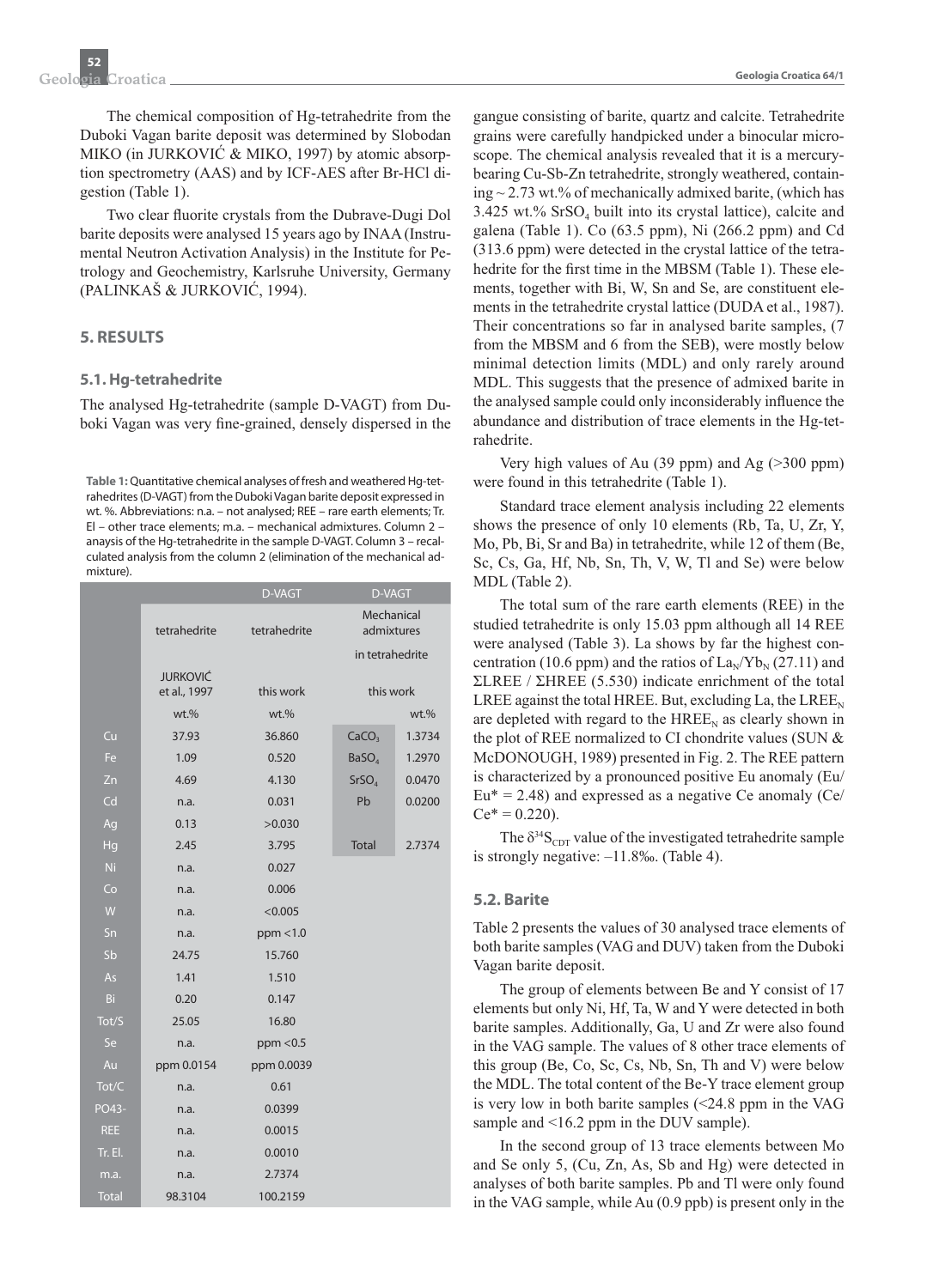**Table 2:** Trace element content of Hg-tetrahedrite (D-VAGT) and barite (VAG, DUV and K-GLU) from the barite deposits, south of Kreševo. D-VAGT, VAG and DUV samples are from the Duboki Vagan deposit, while K-GLU sample is from the Glumac deposit. Data for K-GLU sample are from JURKOVIĆ et al. (2010). All values are in ppm, except those of Au, which are in ppb.

|              | D-VAGT    | VAG           | <b>DUV</b>    | <b>K-GLU</b>                     |                | D-VAGT    | <b>VAG</b>    | <b>DUV</b>    | <b>K-GLU</b>                     |
|--------------|-----------|---------------|---------------|----------------------------------|----------------|-----------|---------------|---------------|----------------------------------|
| Elem.        | Tetrah.   | <b>Barite</b> | <b>Barite</b> | <b>Barite</b>                    | Elem.          | Tetrah.   | <b>Barite</b> | <b>Barite</b> | <b>Barite</b>                    |
|              | this work | this work     | this work     | <b>JURKOVIĆ</b><br>et. al., 2010 |                | this work | this work     | this work     | <b>JURKOVIĆ</b><br>et. al., 2010 |
|              | ppm       | ppm           | ppm           | ppm                              |                | ppm       | ppm           | ppm           | ppm                              |
| <b>Be</b>    | < 1.0     | < 1.0         | < 1.0         | < 1.0                            | Mo             | 137.4     | < 0.1         | < 0.1         | 0.2                              |
| Co           | 63.5      | < 0.2         | < 0.2         | 0.3                              | Cu             | 368600.0  | 2.5           | 66.0          | 3.9                              |
| Ni.          | 266.2     | 5.1           | 0.5           | 3.9                              | Pb             | 1464.0    | 0.5           | < 0.1         | 2.4                              |
| Sc           | n.a.      | < 1.0         | n.a.          | n.a.                             | Zn             | 41300.0   | 6.0           | 2.0           | 6.0                              |
| Cs           | < 0.1     | < 0.1         | < 0.1         | 0.1                              | As             | 15100.0   | 87.8          | 13.2          | < 0.5                            |
| Ga           | < 0.5     | 0.5           | < 0.5         | < 0.5                            | Cd             | 313.6     | < 0.1         | < 0.1         | < 0.1                            |
| Hf           | < 0.1     | 1.1           | 0.9           | 0.5                              | Sb             | 157600.0  | 1.9           | 1.0           | 0.3                              |
| <b>Nb</b>    | < 0.1     | < 0.1         | < 0.1         | < 0.1                            | Bi             | 1466.0    | < 0.1         | < 0.1         | < 0.1                            |
| <b>Rb</b>    | 0.2       | < 0.1         | < 0.1         | 0.4                              | Ag             | >300.0    | < 0.1         | < 0.1         | < 0.1                            |
| Sn           | < 1.0     | < 1.0         | < 1.0         | < 0.1                            | Au             | ppb 38963 | ppb<0.5       | ppb 0.9       | ppb < 0.5                        |
| Ta           | 0.3       | 2.8           | 1.9           | 1.4                              | Hg             | 37950.0   | 0.6           | 0.4           | 0.2                              |
| <b>Th</b>    | < 0.2     | < 0.2         | < 0.2         | < 0.2                            | T <sub>l</sub> | < 0.1     | 1.7           | < 0.1         | < 0.1                            |
| $\cup$       | 2.3       | 0.3           | < 0.1         | < 0.1                            | Se             | < 0.5     | < 0.5         | < 0.5         | < 0.5                            |
| $\vee$       | < 8.0     | < 8.0         | < 8.0         | 13.0                             | Total          | 663194.6  | 101.0         | 82.6          | 13.0                             |
| W            | < 0.5     | 1.5           | 0.5           | < 0.5                            | Sr             | 224.1     | 11965.0       | 11114.0       | 14354.0                          |
| Zr           | 0.2       | 0.6           | < 0.1         | 1.6                              | Ba             | 7632.0    | >50000        | >50000        | >50000                           |
| Y            | 7.1       | 1.2           | 1.0           | 1.0                              | Ca             | 5500.0    | n.a.          | n.a.          | 300.00                           |
| <b>Total</b> | 339.8     | 13.1          | 4.8           | 19.2                             |                |           |               |               |                                  |

DUV sample. There were 5 trace elements (Mo, Cd, Bi, Ag and Se) below the MDL. The total sum of the trace elements of the Mo-Se group in the VAG sample is <102.41 ppm where As (87.8 ppm) dominates. In the DUV sample the total sum of the same elements is  $<84.58$  ppm, but here Cu (66.0 ppm) dominates.

The analysed REE in barite are characterized by extremely low values: 7.77 ppm in total in the VAG sample and 7.98 ppm in total in the DUV sample (Table 3). The  $\text{La}_{\text{N}}/\text{Yb}_{\text{N}}$ ratio in the VAG sample corresponds to 7.18, and the ΣLREE / ΣHREE ratio is 0.63, whereas in the DUV sample the same ratios are 47.03 and 1.58 respectively. The values for Nd and Sm in both samples, and also the value of Dy in the DUV sample, were below the MDL. Therefore the values of the Eu anomaly (Eu/Eu\*) could not be calculated. However, it is obvious from the plot of the REE pattern normalized to CI chondrite (SUN & McDONOUGH, 1989) that both samples have pronounced positive Eu anomalies because of the extremely low concentration of Sm (Fig. 3). The expressed negative Ce/Ce\* anomaly is visible in both samples (where  $Ce/Ce^* = 0.220$  in the VAG sample and 0.440 in the DUV sample).

The wt.% of  $SrSO<sub>4</sub>$  in barite varies in the VAG sample from 2.51 to 3.42 (thin fine grained and thick tabular coarse grained habits of barite crystals of the same sample) and in DUV sample equates to 2.33 (Table 4).

The  $\delta^{34}S_{\text{CDT}}$  value of barite (DUV sample) is +10.4‰, while the  $\delta^{18}O_{SMOW}$  values of barite in the VAG and DUV samples are  $+15.6$  and  $+17.3%$  respectively (Table 4).

#### **6. DISCUSSION**

In this section, these results will be compared with those from previously published papers concerning fluid inclusion



**Figure 2: Plot of CL chondrite-normalized RFF abundances (SUN & MC-**DONOUGH, 1989) of Hg-tetrahedrite (D–VAGT) from the Duboki Vagan barite deposit.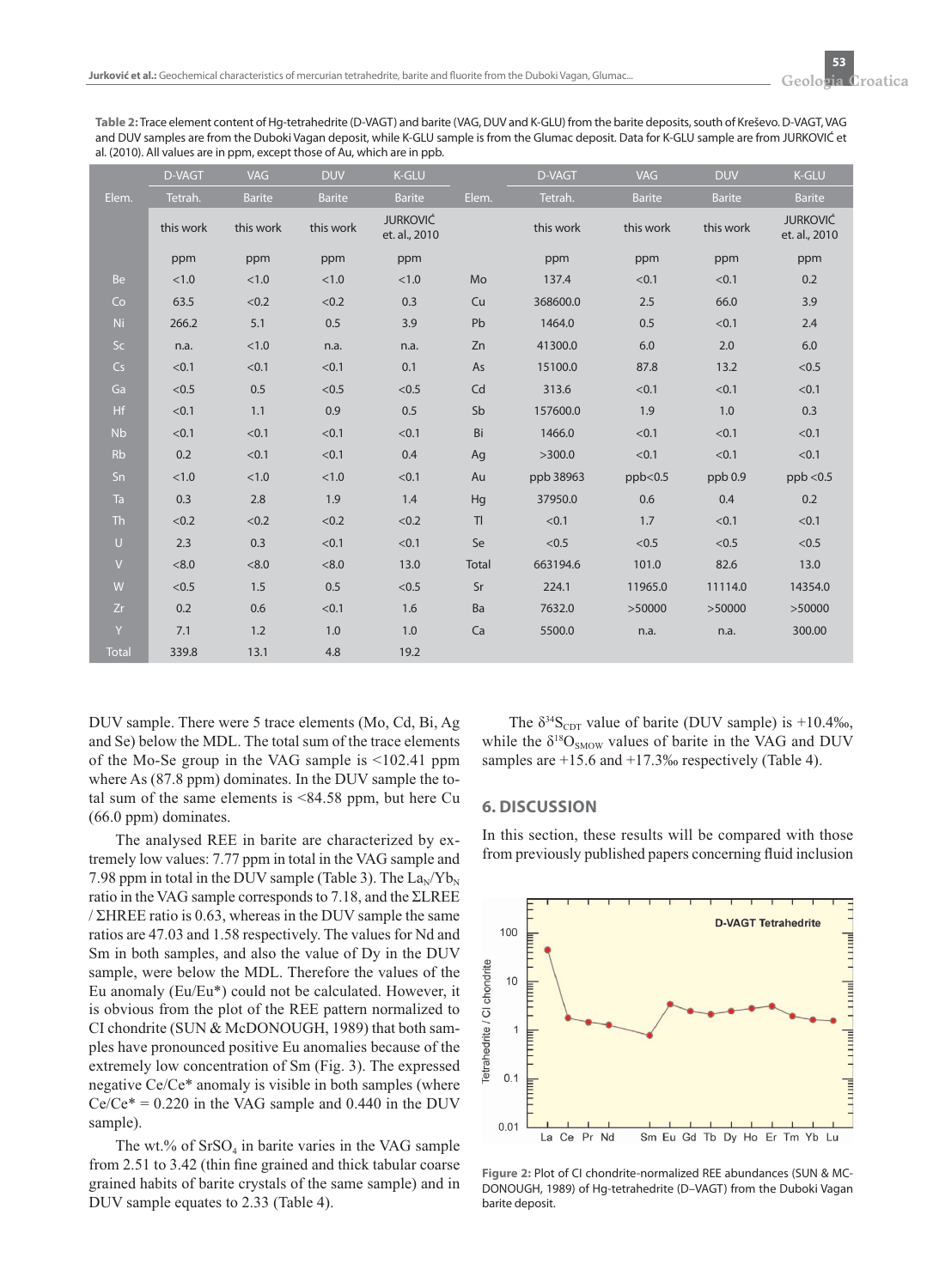**Table 3:** Rare earth element (REE) abundances of Hg-tetrahedrite (D-VAGT), and barites (VAG, DUV, K-GLU) in comparison to REE abundances of CI chondrites (SUN & McDONOUGH, 1989; PALINKAŠ & JURKOVIĆ, 1994). Data for sample K-GLU are from JURKOVIĆ et al. (2010). The data for fl uorites (DD-FA and DD-FB) are from PALINKAŠ & JURKOVIĆ (1994). Different parameters of Hg-tetrahedrite (D-VAGT), barites (VAG, DUV and K-GLU) and fluorites (DD-FA and DD-FB) are presented in the lower part of the Table 3. Data for sample K-GLU are from JURKOVIĆ et al. (2010). Data for two fluorite samples (DD-FA and DD-FB) are from PALINKAŠ & JURKOVIĆ (1994). All values are in ppm.

|                   | D-VAGT    | <b>VAG</b> | <b>DUV</b> | <b>K-GLU</b>                    | $\overline{C}$             | DD-FA                       | DD-FB                       | $\overline{C}$              |
|-------------------|-----------|------------|------------|---------------------------------|----------------------------|-----------------------------|-----------------------------|-----------------------------|
| <b>REE</b>        | tetrah.   | barite     | barite     | barite                          | chondrite                  | fluorite                    | fluorite                    | chondrite                   |
|                   | this work | this work  | this work  | <b>JURKOVIĆ</b><br>et al., 2010 | SUN & Mc-<br>DONOUGH, 1989 | PALINKAŠ&<br>JURKOVIĆ, 1994 | PALINKAŠ&<br>JURKOVIĆ, 1994 | PALINKAŠ&<br>JURKOVIĆ, 1994 |
|                   | ppm       | ppm        | ppm        | ppm                             | ppm                        | ppm                         | ppm                         | ppm                         |
| La                | 10.60     | 1.60       | 3.90       | 2.40                            | 0.2370                     | 0.0230                      | 0.0293                      | 0.3110                      |
| Ce                | 1.10      | 0.20       | 0.50       | 0.90                            | 0.6120                     | n.d.                        | n.d.                        | 0.8080                      |
| Pr                | 0.14      | 0.03       | 0.02       | 0.10                            | 0.0950                     | n.d.                        | n.d.                        | 0.1220                      |
| <b>Nd</b>         | 0.60      | < 0.30     | < 0.30     | 0.30                            | 0.4670                     | n.d.                        | n.d.                        | 0.6000                      |
| <b>Sm</b>         | 0.12      | < 0.05     | < 0.05     | 0.45                            | 0.1530                     | 0.1200                      | 0.1500                      | 0.1950                      |
| Eu.               | 0.20      | 3.02       | 0.77       | 0.85                            | 0.0580                     | 0.0237                      | 0.0247                      | 0.0735                      |
| Gd                | 0.51      | 1.69       | 1.77       | 1.02                            | 0.2055                     | n.d.                        | n.d.                        | 0.2590                      |
| <b>Tb</b>         | 0.08      | 0.10       | 0.15       | 0.08                            | 0.0374                     | 0.0230                      | 0.0259                      | 0.0474                      |
| Dy                | 0.63      | 0.23       | < 0.05     | 2.78                            | 0.2540                     | n.d.                        | n.d.                        | 0.3220                      |
| Ho                | 0.16      | 0.23       | 0.29       | < 0.02                          | 0.0566                     | 0.1900                      | 0.1100                      | 0.0718                      |
| Er.               | 0.52      | 0.43       | 0.43       | 0.03                            | 0.1655                     | n.d.                        | n.d.                        | 0.2100                      |
| <b>Tm</b>         | 0.05      | 0.03       | 0.04       | 0.02                            | 0.0255                     | 0.0228                      | 0.0450                      | 0.0324                      |
| Yb                | 0.28      | 0.16       | 0.06       | 0.07                            | 0.1700                     | n.d.                        | n.d.                        | 0.2090                      |
| Lu.               | 0.04      | 0.05       | 0.05       | < 0.01                          | 0.0254                     | 0.0242                      | 0.0210                      | 0.0322                      |
| $\Sigma$ REE      | 15.03     | 7.77       | 7.98       | 9.00                            | 2.562                      | 0.4267                      | 0.4059                      | 3.2923                      |
| <b>ΣLREE</b>      | 12.56     | 1.83       | 4.42       | 4.15                            |                            | 0.1797                      | 0.2299                      |                             |
| <b>ΣΗREE</b>      | 2.27      | 2.92       | 2.79       | 4.00                            |                            | 0.2370                      | 0.1760                      |                             |
| ΣLREE/ΣΗRΕΕ       | 5.53      | 0.63       | 1.58       | 1.04                            |                            | 0.8004                      | 1.3063                      |                             |
| ΣREEm/ΣREEch      | 5.87      | 3.03       | 3.12       | 3.51                            |                            | 0.2665                      | 0.1565                      |                             |
| LaN/YbN           | 27.11     | 7.18       | 47.03      | 24.71                           |                            |                             |                             |                             |
| TmN/SmN           | 2.51      |            |            | 0.27                            |                            | 0.1587                      | 1.8045                      |                             |
| $Eu3+/Eu2+$       | 2.48      |            |            | 3.84                            |                            |                             |                             |                             |
| $Ce^{4+}/Ce^{3+}$ | 0.22      | 0.22       | 0.44       | 0.45                            |                            |                             |                             |                             |

studies (PALINKAŠ, 1988; PALINKAŠ & JURKOVIĆ, 1994), sulphur, carbon and oxygen isotope compositions



Figure 3: Plot of CI chondrite-normalized REE abundances (SUN & Mc-DONOUGH, 1989) of barites (VAG, DUV and K-GLU) from the Duboki Vagan and Glumac barite deposits. Data for the K-GLU sample are from JURKOVIĆ et al. (2010).

(ŠIFTAR, 1988; JURKOVIĆ et al., 1997; JURKOVIĆ & PALINKAŠ, 2002; JURKOVIĆ et al., 2010) and REE analysis (PALINKAŠ & JURKOVIĆ, 1994; JURKOVIĆ et al., 2010) in barite deposits of the MBSM and SEB.

# **6.1. Hg-tetrahedrite**

Hg-tetrahedrite from the Duboki Vagan and Dubrave-Dugi Dol barite deposits is mercury-bearing Cu-Sb-Zn tetrahedrite, characterized by strongly negative  $\delta^{34}S_{CDT}$  values (Table 4). Similar  $\delta^{34}S_{\text{CDT}}$  values (-12,82; -10,18; -7.91; -9.50;  $-10.69; -9.68; -12.77; -11.00; -12.40; -10.92; -6.96; -11.43;$  $-5.50$ ;  $-10.91$ ;  $-8.20$ ;  $-8.79$ ;  $-15.40$ ;  $-13.74$  ‰) corresponding to an average of –10.49 ‰ have been found in all studied samples of Hg-tetrahedrite in the MBSM (JURKOVIĆ et al., 1997). In the SEB, only one Hg-tetrahedrite has been analyzed (Fočanska Jabuka) and its  $\delta^{34}S_{CDT}$  value equates to –4.95‰ (HALAMIĆ et al., 1987; JURKOVIĆ et al., 2010).

Very high values for gold and silver were determined in the studied Hg-tetrahedrite, where 39 ppm Au and >300 ppm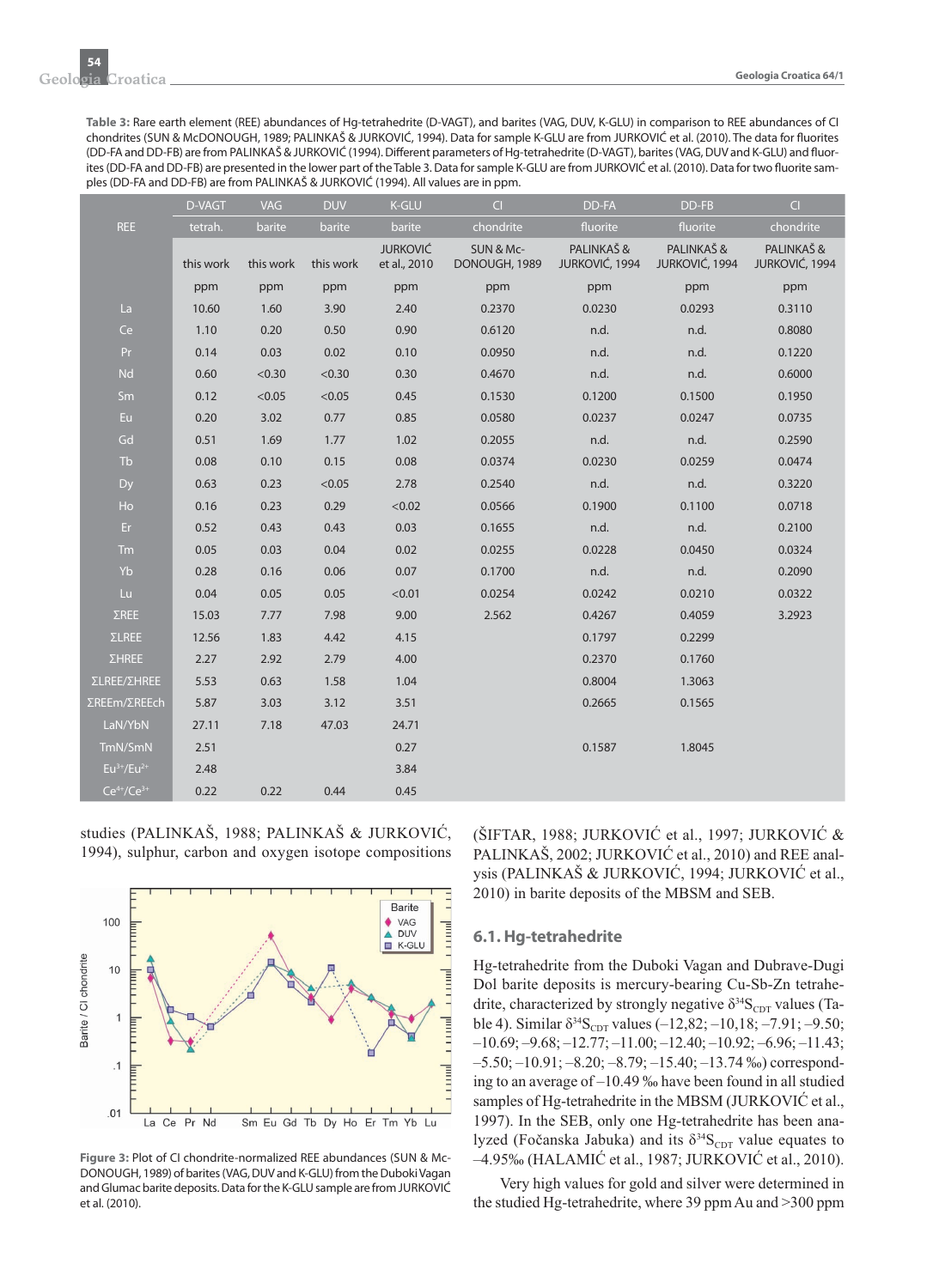**Table 4**: Sulphur, carbon and oxygen isotope compositions of Hg-tetrahedrites (D-VAGT, DV-T1, DV-T2, DD-T1 and DD-T2, K-VDT1, K-VDT2, K-VDT3), barites (VAG, DUV, BARITE-1, BARITE-2, DD-B1, DD-B2 and K-GLU, K-VDB1, K-VDB2) and calcite (DD-C, K-VDC1, K-VDC2) as also SrSO<sub>4</sub> content of barites from the Duboki Vagan, Dubrave-Dugi Dol and Glumac barite deposits.

|                  |                       | Sample          | Mineral       | SrSO <sub>4</sub> (%) | $\delta^{34}S_{CDT}$ (%o) | $\delta^{13}$ <sub>CPDB</sub> (%o) | $\delta^{18}O_{SMOW}$ (%o) |
|------------------|-----------------------|-----------------|---------------|-----------------------|---------------------------|------------------------------------|----------------------------|
| Duboki Vagan     |                       | D-VAGT          | Tetrahedrite  |                       | $-11.80$                  |                                    |                            |
|                  | this work             | VAG             | Barite        | 2.51; 3.42            |                           |                                    | 15.60                      |
|                  |                       | <b>DUV</b>      | <b>Barite</b> | 2.33                  | 10.40                     |                                    | 17.30                      |
| Duboki Vagan     |                       | DV-T1           | Tetrahedrite  |                       | $-6.96$                   |                                    |                            |
|                  |                       | DV-T2           | Tetrahedrite  |                       | $-11.43$                  |                                    |                            |
|                  |                       | BARITE-1        | <b>Barite</b> | 4.40                  | 8.20                      |                                    |                            |
|                  | JURKOVIĆ et al., 1997 | <b>BARITE-2</b> | <b>Barite</b> | 3.60                  | 8.90                      |                                    |                            |
| Dubrave-Dugi Dol |                       | DD-T1           | Tetrahedrite  |                       | $-5.50$                   |                                    |                            |
|                  |                       | DD-T2           | Tetrahedrite  |                       | $-10.91$                  |                                    |                            |
|                  |                       | DD-B1           | <b>Barite</b> | 4.40                  | 11.35                     |                                    |                            |
|                  |                       | DD-B2           | <b>Barite</b> | 6.10                  | 11.02                     |                                    | 23.09                      |
|                  |                       | $DD-C$          | Calcite       |                       |                           | $-2.62$                            |                            |
| Glumac           | this work             | K-GLU           | <b>Barite</b> | 3.03                  | 10.80                     |                                    | 19.70                      |
| Glumac - Vidići  |                       | K-VDB1          | Barite        | 6.60                  | 9.03                      |                                    |                            |
|                  |                       | K-VDB2          | <b>Barite</b> | 5.70                  | 9.88                      |                                    |                            |
|                  |                       | K-VDT1          | Tetrahedrite  |                       | $-8.21$                   |                                    |                            |
|                  |                       | K-VDT2          | Tetrahedrite  |                       | $-8.79$                   |                                    |                            |
|                  | JURKOVIĆ et al., 2010 | K-VDT3          | Tetrahedrite  |                       | $-15.40$                  |                                    |                            |
|                  |                       | K-VDC1          | Calcite       |                       |                           | $-2.43$                            | 22.41                      |
|                  |                       | K-VDC2          | Calcite       |                       |                           | $-2.46$                            | 22.45                      |

Ag is a typical, genetically very important characteristic of all MBSM Hg-tetrahedrites (JURKOVIĆ et al., 1997; JURKOVIĆ et al., 2010). In a tetrahedrite sample from the Duboki Vagan deposit analysed earlier (JURKOVIĆ et al., 1997), 1290 ppm Ag was obtained (Table 1). Comparing the analyses of both Duboki Vagan tetrahedrite samples, (the first analysed in 1997 and the second from the present study), it is obvious that they are very similar in Cu, Fe, Zn and As values. The analysis performed here demonstrates that Sb, Hg and S are the most rapid weathering components of Hgtetrahedrite (Table 1).

The analysed tetrahedrite displays the pronounced positive Eu anomaly (Eu/Eu $* = 2.480$ ). According to BAU (1991), BILAL (1991) and BAU & MÖLLER (1992) such a positive Eu anomaly indicates REE mobilisation by a F– ,  $OH^-$  and  $CO_3^2$ -fluid in a high-temperature regime. Such regimes have already been proven in the MBSM by PALINKAŠ & JURKOVIĆ (1994), JURKOVIĆ & PALINKAŠ (2002) and JURKOVIĆ et al. (2010). The  $Eu^{3+}/Eu^{2+}$  ratio in aqueous solutions depends on pressure, pH and REE speciation, but the most important parameter is temperature (SVJER-ENSKY, 1984; WOOD, 1990, 1990a; BAU, 1991; HEND-

ERSON, 1984, 1996; GIERÉ, 1996). In natural aqueous systems the occurrences of Eu anomalies are due to the redox reaction:  $2Eu^{3+} + 2OH^{-} = 2Eu^{2+} + H_2O + 0.5O_2$  (BAU & MÖLLER, 1992).

In general, negative Ce anomalies are characterized by oxidizing conditions. A negative Ce anomaly appears to be a function of  $O_2$  and pH, but is more sensitive to pH than to O2. In natural aqueous systems, the occurrences of Ce anomalies are due to the redox reaction:  $2Ce^{3+} + 0.5O_2 + 3H_2O =$  $2CeO<sub>2</sub> + 6H<sup>+</sup>$  (BAU & MÖLLER, 1992). The generation of Ce anomalies in a high-temperature environment seems unlikely, because with increasing temperature, the  $Ce^{4+}/Ce^{3+}$ redox equilibrium shifts toward higher  $fO<sub>2</sub>$ . According to WOOD (1990, 1990a), with increasing temperature both the  $Ce<sup>4+/Ce<sup>3+</sup></sup>$  ratio and the Ce complex formation constants increase.

#### **6.2. Barite**

The  $SrSO<sub>4</sub>$  content in the barite crystal lattice ranges between 2.33 and 3.42 wt.%. The  $SrSO<sub>4</sub>$  contents of two barite samples obtained from the Duboki Vagan deposit by ŠIFTAR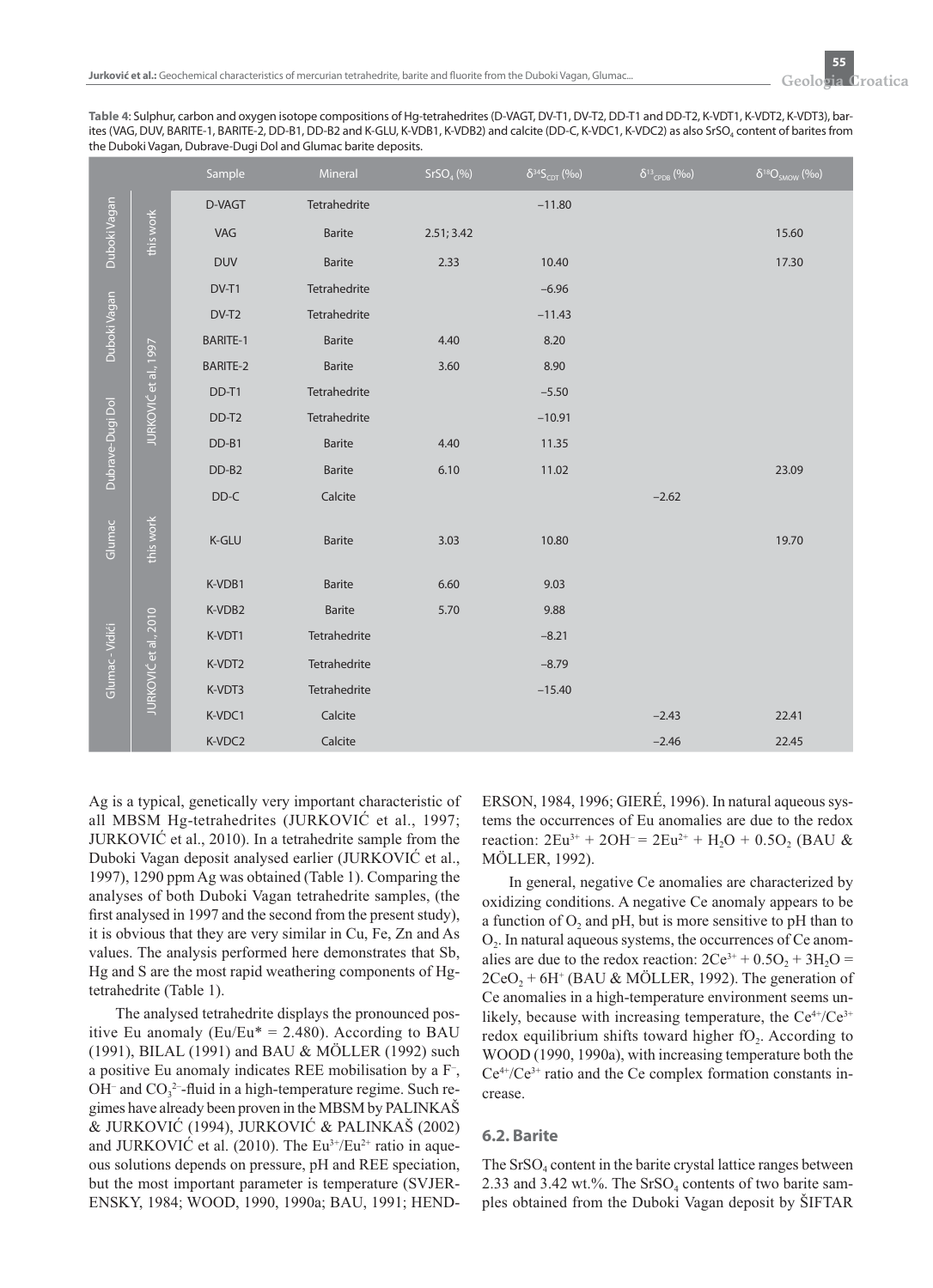(1988) and JURKOVIĆ et al. (1997) were 4.4 and 3.6 wt.%. Barite from the Glumac deposit (K-GLU sample) contained 3.03 wt.% (JURKOVIĆ et al., 2010), while barite from the Dubrave-Dugi Dol barite deposits has 4.4 and 6.1 wt.% SrSO4, and barite from the Glumac–Vidici deposit is composed of 6.60 and 5.70 wt.% SrSO<sub>4</sub> (JURKOVIC et al., 1997) (Table 4). Such  $SrSO<sub>4</sub>$  values in analysed barites are in accordance with the other 108 previously analysed barite samples from the MBSM, which contain on average 4.22 wt.%  $SrSO<sub>4</sub>$  and are of hydrothermal origin (JURKOVIC & PA-LINKAŠ, 1999).

So far, only one REE analysis was performed on the MBSM barites, which was the analysis of the K-GLU sample from the Glumac barite (JURKOVIĆ et al., 2010). The two new REE analyses performed here on the Duboki Vagan barite samples (VAG and DUV) produced almost identical results, despite the fact that there are small differences in mineral paragenesis.

It has to be stressed that the  $\delta^{34}S_{CDT}$  value obtained from the analyzed barite (+10.40‰) corresponds well with earlier published data of  $\delta^{34}S_{\text{CDT}}$  values in barite (+10.11‰ on average) and is typical for Permian seawater (Table 4).

The analyzed  $\delta^{18}O_{SMOW}$  values (n=3) in the barites of Duboki Vagan (+15.6 and +17.3‰) together with the previously published  $\delta^{18}O_{SMOW}$  value (19.70‰) in the barite of Glumac (JURKOVIĆ et al., 2010) illustrate that heightened  $\delta^{18}O_{SMOW}$  values are typical for Hg-tetrahedrite and octahedral fluorite-bearing barite deposits located in the MBSM (JURKOVIĆ et al., 2010).

#### **6.3. Fluorite**

In order to compare the REE distribution pattern in barite and tetrahedrite analysed here with those in fluorite published by PALINKAŠ & JURKOVIĆ (1994) in the Dubrave-Dugi Dol barite deposits, the plot of REE distribution in fluorite normalized to CI chondrite is shown in Fig. 4.

The fluorite crystals (DD-FA and DD-FB) studied by PALINKAŠ & JURKOVIĆ (1994), show extremely low REE values of 0.427 and 0.406 ppm respectively. Such fluorites, with a total REE content of about only half that of chondrites, were reported by MÖLLER & MORTEANI (1983) and EPPINGER & CLOOS (1990) from limestones in the Alps, Spain, Morrocco and the USA. MÖLLER & MORTE-ANI (1983) maintain that these fluorites have been formed under hypersaline conditions or in evaporating basins. SCH-NEIDER et al. (1975), investigating fluorite in the Northern Calcareous Alps, also reported extremely low total REE values of 0.17, 0.57 and 0.72 ppm.

The  $La_N/Yb_N$  ratios of the fluorite samples from the Dubrave-Dugi Dol barite deposits (0.112 and 0.139 respectively), reflect an enrichment of the HREE over LREE (Table 4, Fig. 4). According to EKAMBARAN et al. (1986), and EPPINGER & CLOOS (1990), such a REE pattern indicates the late-stage formation of fluorites.

The formation of barite and fluorite took place under opposing environmental conditions. The Ce anomalies, although less pronounced, are also of opposite character.



Figure 4: Plot of chondrite-normalized REE abundances of fluorites (DD-FA and DD–FB) from the Dubrave-Dugi Dol barite deposits (from PALINKAŠ & JURKOVIĆ, 1994).

The increased Sm values and decreased Tm values in the  $Tm_N/Sm_N$  ratios are, according to BOWERS & HELGE-SON (1983) and WENDLANDT & HARRISON (1979), usual for fluids supersaturated with respect to CO<sub>2</sub> and halides.

SCHNEIDER et al. (1975, 1977), and MÖLLER et al.  $(1976)$ , distinguish fluorite of hydrothermal and sedimentary origin, on the basis of the Tb/Ca atom ratio and the  $Tb_N/La_N$ ratios. Tb<sub>N</sub>/La<sub>N</sub>–Tb/Ca ratios for the fluorites from the Dubrave-Dugi Dol barite deposits (PALINKAŠ & JURKOVIĆ, 1994), plot into the "sedimentary field" according to SCH-NEIDER et al. (1975, 1977). In contrast, barites, as evidenced by their 87Sr/86Sr ratios are of hydrothermal origin. These data support the idea that barite on the one hand, and Hg-tetrahedrite ( $\pm$ octahedral fluorite) on the other, have been formed at different times and in dissimilar environments. A Tb/La ratio >1.0 indicates late stage formation from a mineralization solution. The enrichment of the MREE and HREE relative to the LREE may have been due to the formation of their stable  $F^-$  and  $CO_3^2$  complexes.

The fluid inclusion study of fluorite suggets a very high homogenization temperature  $(T<sub>h</sub>=250-330^{\circ}C)$  with noticeable evidence of boiling and high salinity, (over 20 wt.% NaCl equivalent). Massive decrepitation started above 330°C  $(PALINKAŠ & JURKOVIC, 1994)$ . In the fluorite-barite deposit of Žune, Ljubija, NW Bosnia, fluid inclusions in fluorites distinguish even clear boiling processes and high salinity (PALINKAŠ, 1988).

#### **6.4. Origin of barite deposits in the MBSM and SEB**

According to JURKOVIĆ et al. (2010), two paragenetic types of barite deposits have been formed in the MBSM and SEB during two mineralization phases.

The first, (older) phase, took place during the early Permian (Cisuralian), and produced veiny and metasomatic bar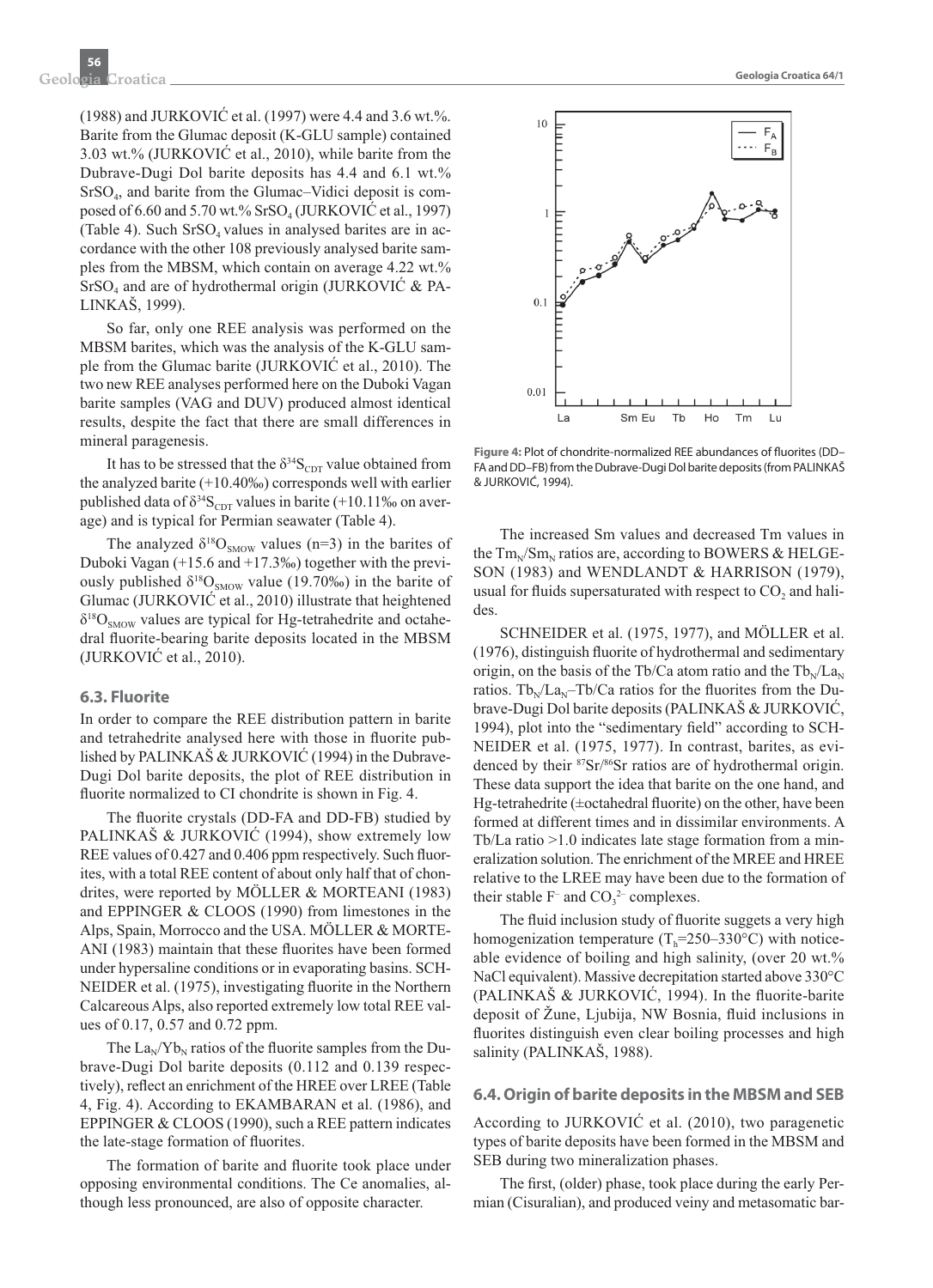ite deposits with subordinate or scarce Fe, Cu, Zn, Pb and Sb sulphides and sulphosalts. These had positive  $\delta^{34}S_{CDT}$  values ( $\pm 0$  to  $+5\%$ ), with some siderite and quartz as gangue minerals. This paragenetic type of barite deposits formed throughout the MBSM and also in the Prača-Foča region of the SEB, and in the Jajce-Jezero region (the outermost NNW part of the MBSM). The best example of this type of barite deposit is the thoroughly studied Trošnik ore deposit near Fojnica (MBSM), which formed as irregular metasomatic bodies and veins within the Lower Palaeozoic dolomite (JURKOVIĆ, 1958; JURKOVIĆ et al., 1997). Quartz, siderite and barite are the main gangue minerals. Pyrite and chalcopyrite are the main ore minerals, whereas tetrahedrite is subordinate. All sulphides are characterized by positive  $\delta^{34}S_{\text{CDT}}$  values. Three tetrahedrite samples from the Trošnik ore deposit produced +3.24‰ and +3.73‰ (KUBAT et al., 1979/80) and +4.00‰ values (JURKOVIĆ et al., 2010). Tetrahedrite from the Trošnik deposit contains only traces of mercury (<0.20% and 0.03% according to JURKOVIĆ et al., 1997), and is formed by hydrothermal fluid from the same sulphur source, as for pyrite and chalcopyrite in the same paragenesis. This fact indicates that the Trošnik ore deposit has suffered a negligible overprint during a later phase.

The second (younger) mineralization phase took place at the end of the Permian (Permian–Triassic boundary), when Early Intracontinental Rifting started. This period was characterized by heating, dilatation and fracturing of the greater part of the MBSM, enabling the rise of mercury, fluorine and H<sub>2</sub>S from the upper mantle. KARAMATA et al. (1995), published the highest concentration of mercury in the Dinarides which occurred in the Lower and Middle Triassic. The sulphides and sulphosalts formed during the first mineralization phase were regenerated, remobilized, partly and/or completely fluidized and reacted with ascending mercury and sulphur from the new source. These processes led to formation of the only Hg-tetrahedrite characterized by negative  $\delta^{34}S_{\text{CDT}}$  values, ranging between  $-4.95\%$  and  $-15.4\%$  and also of high-temperature octahedral fluorite. The rifting overprint (impact metasomatism) occurred very irregularly and with very differing intensity in various parts of the MBSM, SEB and Jajce-Jezero areas. The most strongly affected areas were probably fault zones of the first and second order, and zones warmed by magmatic eruptions. The most intensive processes and overprinting took place in the Rostovo, Gornji Vakuf and Kreševo areas, whereas a very weak overprint occurred in SE Bosnia.

Barite formed during the first mineralization phase underwent strong heating and a change of pressure and  $f(O<sub>2</sub>)$ in the environment during the later second phase. These events are reflected in the shift of  $\delta^{18}O_{SMOW}$  values toward higher values, and  $\delta^{34}S_{CDT}$  values toward lower values in barite (JURKOVIĆ et al., 2010). Sulphide-bearing barites from SEB which are weakly overprinted, and have  $\delta^{18}O_{SMOW}$  values within a narrow range  $(+14.6\% \text{ to } +15.6\% \text{).}$  whereas barite samples with Hg-tetrahedrite and fluorite from the MBSM, reveal higher  $\delta^{18}O_{SMOW}$  values ranging from +15.6 to +22.4‰. The sulphur isotopes ( $\delta^{34}S_{CDT}$ ) in the barites from the SEB span a range from  $+11.6$  to  $+17.7%$  (mean  $+16.4%$ ). Barites from the MBSM also display a narrow range of  $\delta^{34}S_{\text{CDT}}$  values between +10.1‰ to +16.8‰, but with a significantly lower mean value of  $+11.8\%$  (JURKOVIC et al., 2010). The most pronounced result is a very expressive positive Eu anomaly in all the overprinted barite samples, which suggests a high-temperature mineralizing fluid.

In the Fočanska Jabuka deposit (SEB), two different mineralization phases are very clearly distinguished in time. In the older (Lower Permian) phase, barite, quartz, siderite deposits formed with pyrite, chalcopyrite and galena ore minerals KUBAT et al. (1979/1980) found that the  $\delta^{34}S_{CDT}$ values of sulphides are  $+2.80\%$  in pyrite,  $+2.49\%$  in chalcopyrite and +3.04‰ in galena. JURKOVIĆ et al. (2010) determined  $\delta^{34}S_{CDT}$  (+17.7%o) and  $\delta^{18}O_{SMOW}$  (+15.1%o) values in barite. The ore body is transected by a younger barite vein containing even younger Hg-tetrahedrite veinlets characterized by a strongly negative  $\delta^{34}S_{CDT}$  value -4.95‰ in a later mineralization phase (HALAMIĆ et al., 1987).

# **7. CONCLUSION**

A broad comparison of geochemical data was undertaken of barite deposits associated with subordinate or scarce Fe, Cu, Zn, As and Sb sulphides and sulphosalts, characterized by a positive  $\delta^{34}S_{\text{CDT}}$  value ( $\pm 0$  to +5‰) with barite deposits where Hg-tetrahedrite, as the only sulphide mineral, was characterized by negative  $\delta^{34}S_{CDT}$  values (–4.95 to –15.4‰) and which is locally associated with high-temperature octahedral fluorite.

The following facts and data were established as a result:

1) Both paragenetic barite types are contemporaneous and have an epigenetic hydrothermal origin. They also share almost the same 87Sr/86Sr ratio, (the difference is only 0.0041), and very similar REE contents (on average 7.1 and 8.3 ppm respectively). The most pronounced difference between the two paragenetic types is observed in the oxygen isotopic composition of the barites. Polysulphide-bearing barites show a  $\delta^{18}O_{SMOW}$  value within a narrow range (+14.6‰ to +15.6‰), whereas Hg-tetrahedrite bearing barites have  $\delta^{18}O_{SMOW}$  values ranging from +15.6 to +22.4‰. Differences in the sulphur isotope composition have also been noted, but are inexplicable.

2) A new sulphur source was vital for formation of the Hg-tetrahedrite (schwazite). Most probably, it was  $H_2S$  that ascended from the upper mantle during early intercontinental rifting and/or organic sulphur being formed in the ores and rocks of completely different sedimentary environments.

3) The octahedral, high temperature fluorite occurs only in the Hg-tetrahedrite-bearing barite deposits. It is characterized by extremely low REE contents, a low  $\text{La}_{\text{N}}/\text{Yb}_{\text{N}}$  ratio indicating a very distinct enrichment of HREE and late stage formation of fluorite.

4) A very low REE (0.4 to 0.45 ppm) content indicates the formation of fluorite under hypersaline conditions or in evaporating basin. Increased values for Sm and decreased values for Tm in the  $Sm_N/Tm_N$  ratios, characterize fluids supersaturated with respect to  $CO<sub>2</sub>$  and halides.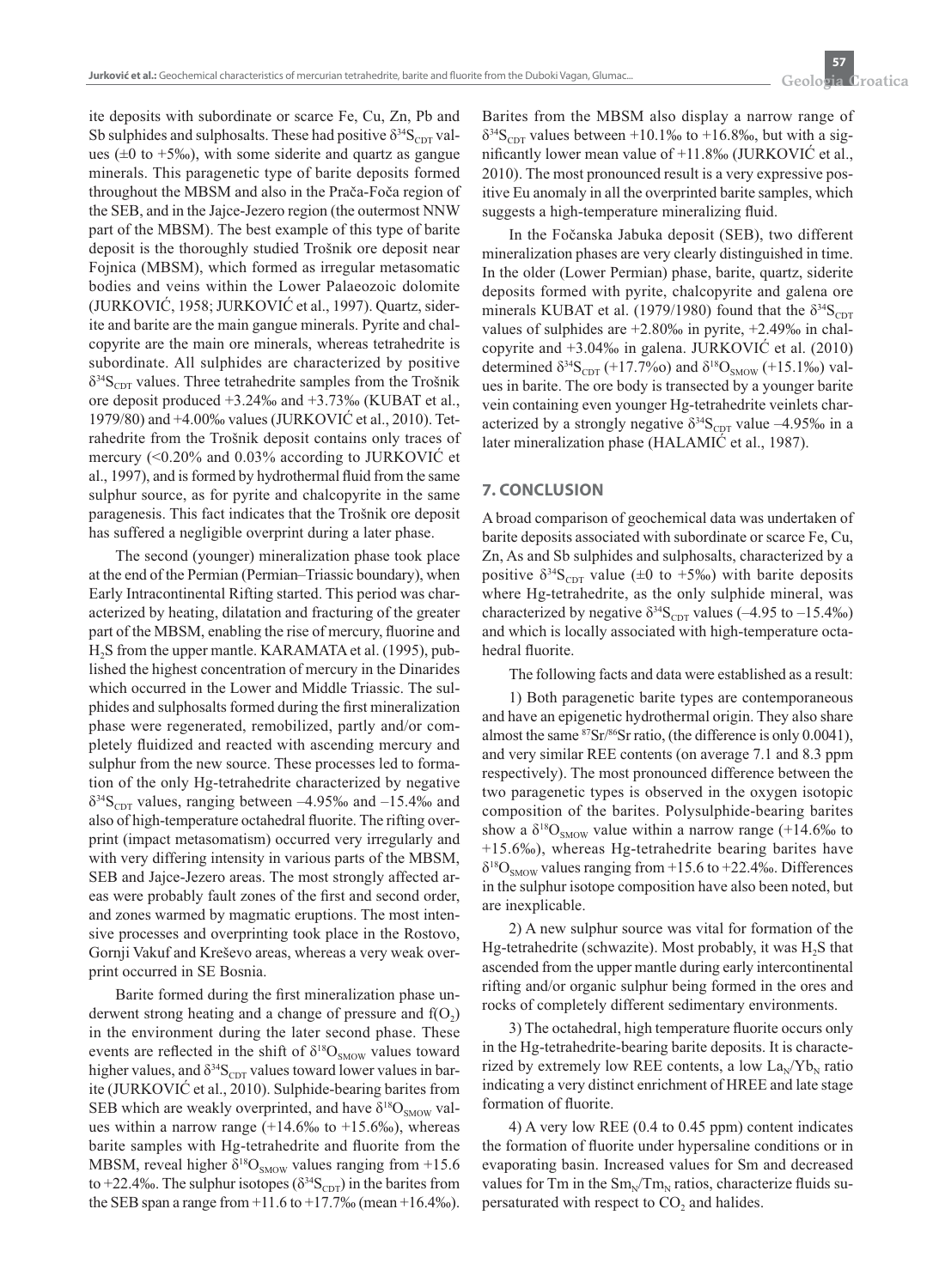5) Tb<sub>N</sub>/La<sub>N</sub>–Tb/Ca atom ratios of fluorites from the Dubrave-Dugi Dol barite deposits plot in the sedimentary field of SCHNEIDER et al. (1975, 1977), while all barites have a hydrothermal origin. This indicates great differences in the timing and environmental circumstances of barite and fluorite formation.

6) All the described events are effects of the early intercontinental rifting which took place between the uppermost Permian and Lower Triassic. Concerning the strength and intensity of this geological event, it affected separate parts of the MBSM and SEB in very different ways. The most important event was the ascension of mercury, fluorine, boron and sulphur from the upper mantle, and very strong heating and tectonization. These circumstances enabled remobilization and partial fluidization of primary Fe, Cu, Zn, Sb and Pb sulphides and their reaction with the ascended mercury and sulphur, followed by formation of octahedral fluorite, tourmalinization and large, local masses of calcite. In a single case (Fočanska Jabuka) a new barite body was formed in this younger phase containing one even younger Hg-tetrahedrite vein, characterized by a strongly negative  $\delta^{34}S_{\text{CDT}}$ value –4.95‰.

7) The Duboki Vagan barite deposit, together with in this work compared the Glumac and Dubrave-Dugi Dol barite deposits originated in the Late Variscan (Lower Permian). Early intercontinental rifting in the Post Variscan (Early Eoalpine phase), triggered processes that caused the shift of barite  $\delta^{18}O_{SMOW}$  values, remobilization and partial fluidization of primary polysulphides and formation of Hg- tetrahedrite as the only ore mineral with octahedral fluorite.

#### **REFERENCES**

- BAU, M. (1991): Rare-earth element mobility during hydrothermal and metamorphic fluid-rock interaction and their significance of the oxidation state of europium.− Chem. Geol., 93, 219−230.
- BAU, M. & MÖLLER, P. (1992): Rare earth element fractionation in metamorphogenic hydrothermal calcite, magnesite and siderite.− Miner. Petrol., 45, 231−246.
- BILAL, B.A. (1991): Thermodynamic study of Eu<sup>3+</sup>/Eu<sup>2+</sup> redox reaction in aqueous solutions at elevated temperatures and pressures by means of cyclic voltammetry.− Z. Naturforsch. A., 46, 24/91/011, 1108−1116.
- BOWERS, T.S. & HELGESON, H.C. (1983): Calculation of the thermodynamic and geochemical consequences of nonideal mixing in the system  $H_2O$ -CO<sub>2</sub>-NaCl on phase relations in geologic systems: metamorphic equilibria at high pressures and temperatures.− Am. Mineral., 68, 1059−1075.
- CONRAD, A. (1870): Bosnien mit Bezug auf seine Mineralschätze.− Mitt. Osterr.Geogr. G., 219 p.
- DUDA, R., REJL, L. & SLIVKA, D. (1987): La grande encyclopédie des minéraux.− Librairie Gründ, Paris, 520 p.
- EKAMBARAN, V., BROOKINS, D.G., ROSENBERG, PH.E. & EMA-NUEL, K.M. (1986): Rare-earth element geochemistry of fluoritecarbonate deposits in western Montana, USA.− Chem. Geol., 54, 319−331.
- EPPINGER, R.G. & CLOOS, G.L. (1990): Variation of trace elements and rare earth elements in fluorites. A possible tool for exploration.− Econ. Geol., 85/8, 1896−1907.
- GIERÉ, R. (1996): Formation of rare earth minerals in hydrothermal systems.− In: LIPIN, B.R. & McKAY, G.A. (eds): Geochemistry

and Mineralogy of Rare Earth Elements, Reviews in Mineralogy, 21, Mineralogical society of America, 105−150.

- HALAMIĆ, J., KARAN, D. & VLAH, G. (1987): Pojave auripigmenta i antimonita u naslagama gipsa kod Jabuke (Foča–jugoistična Bosna) [*Auripigment and antimonite occurrences in gypsum layers at Jabuka (Foča-SE Bosnia)* – in Croatian].− Geološki glasnik, 31−32/ 2–3, 186–194.
- HENDERSON, P. (1984): Developments in Geochemistry.− In: HEND-ERSON, P. (ed): Rare Earth Element Geochemistry, Elsevier, Amsterdam, 510 p.
- HENDERSON, P. (1996): The rare earth elements: introduction and review.− In: LIPIN, B.R. & McKAY, G.A. (eds): Geochemistry and Mineralogy of Rare Earth Elements Reviews in Mineralogy, 21, Mineralogical society of America, 1−18.
- HERBICH, F. (1880): Vergl. Erhebungen und Vorstudien über den Mettalbergbau in Bosnien.− Neues Jb. Miner. etc. II, Stuttgart, 94 p.
- HERBICH, F. (1880a): Geologishes aus Bosnien-Herzegovina.– Neues Jb. Miner. etc., Stuttgart, 94–96.
- JEREMIĆ, M. (1963): Metalogenija paleozojskih ležišta barita Bosne [Metalogenesis of Palaeozoic barite ore deposits of Bosnia - in Croatian].− Technologica Acta I, 1−2, PhD Thesis, Tuzla, 60 p.
- JOVANOVIĆ, R., MOJIČEVIĆ, M., TOKIĆ, S. & ROKIĆ, Lj. (1977): Osnovna geološka karta, M 1:100 000, list Sarajevo, K-34-1 [*Basic Geological Map of SFRY 1:100000, Sarajevo sheet* – in Croatian].− Savezni geološki zavod, Beograd.
- JOVANOVIĆ, R., MOJIČEVIĆ, M., TOKIĆ, S. & ROKIĆ, LJ. (1978): Osnovna geološka karta, M 1:100 000, Tumač za list Sarajevo, K-34-1 [*Basic Geological Map of SFRY 1:100000, Sarajevo sheet*  – in Croatian].− Savezni geološki zavod, Beograd, 45 p.
- JURKOVIĆ, I. (1956): Mineralne parageneze Srednjobosanskog Rudogorja s osobitim osvrtom na tetraedrite [*Mineral parageneses of the Mid–Bosnian Ore Mountains with particular respect on tetrahedrites* – in Croatian].− PhD Thesis, University of Zagreb, 306 p.
- JURKOVIĆ, I. (1958): Tetrahedrite from the ore deposit of Trošnik near Fojnica in the Mid–Bosnian Ore Mountains− Geološki Glasnik, Sarajevo, 4, 221–246.
- JURKOVIĆ, I. (1986): Quantitative Chemical and Optical Investigations of the Tetrahedrite from Barite-Bearing Deposit Vidici on the Northern Slopes of the Mešuvršje South of the Town of Kreševo, Bosnia.− Geološki vjesnik, Zagreb, 39, 187–224.
- JURKOVIĆ, I. (1987): Barite Deposits on Mount Međuvršje South and South-East of the Town of Kreševo, Bosnia.− Geološki vjesnik, Zagreb, 40, 313−336.
- JURKOVIĆ, I. (1988): Ore deposits in the Duboki Vagan region, south and south-west of the town of Kreševo, Bosnia.− Geološki vjesnik, Zagreb, 41, 355−367.
- JURKOVIĆ, I. & MIKO, S. (1997): Tetrahedrite from the Dubrave-Dugi Dol deposits, Kreševo, Bosnia and Herzegovina.− Rud.-geol. naftni zbornik, Zagreb, 9, 11−16.
- JURKOVIĆ, I. & PALINKAŠ, L.A. (1999): Sulphur isotope and fluid inclusion data of barites from the Dinarides. 6th Biennal Meeting of SGA and IAGOD. Mineral Deposits, Porcesses to Processing, London, 1999.− Proceeding, Balkema Publ., Rotterdam, 45−49.
- JURKOVIĆ, I. & PALINKAŠ, L.A. (2002): Discrimination criteria for assigning ore deposits located in the Dinaridic Paleozoic-Triassic formations to Variscan or Alpidic metallogeny.− In: BLONDELL, D.J., NEUBAUER, F. & QUADE, A. (eds): The Timing and Location of the Major Ore Deposits in a Orogen. Geological society, London, Special publications, 204, 229−245.
- JURKOVIĆ, I., GARAŠIĆ, V. & HRVATOVIĆ, H. (2010): Geochemical characteristics of barite occurrences in the Paleozoic complex of South-eastern Bosnia and their relationship to the barite deposits of the Mid-Bosnian Schist Mountains.− Geol. Croat., 63/2, 241−258.